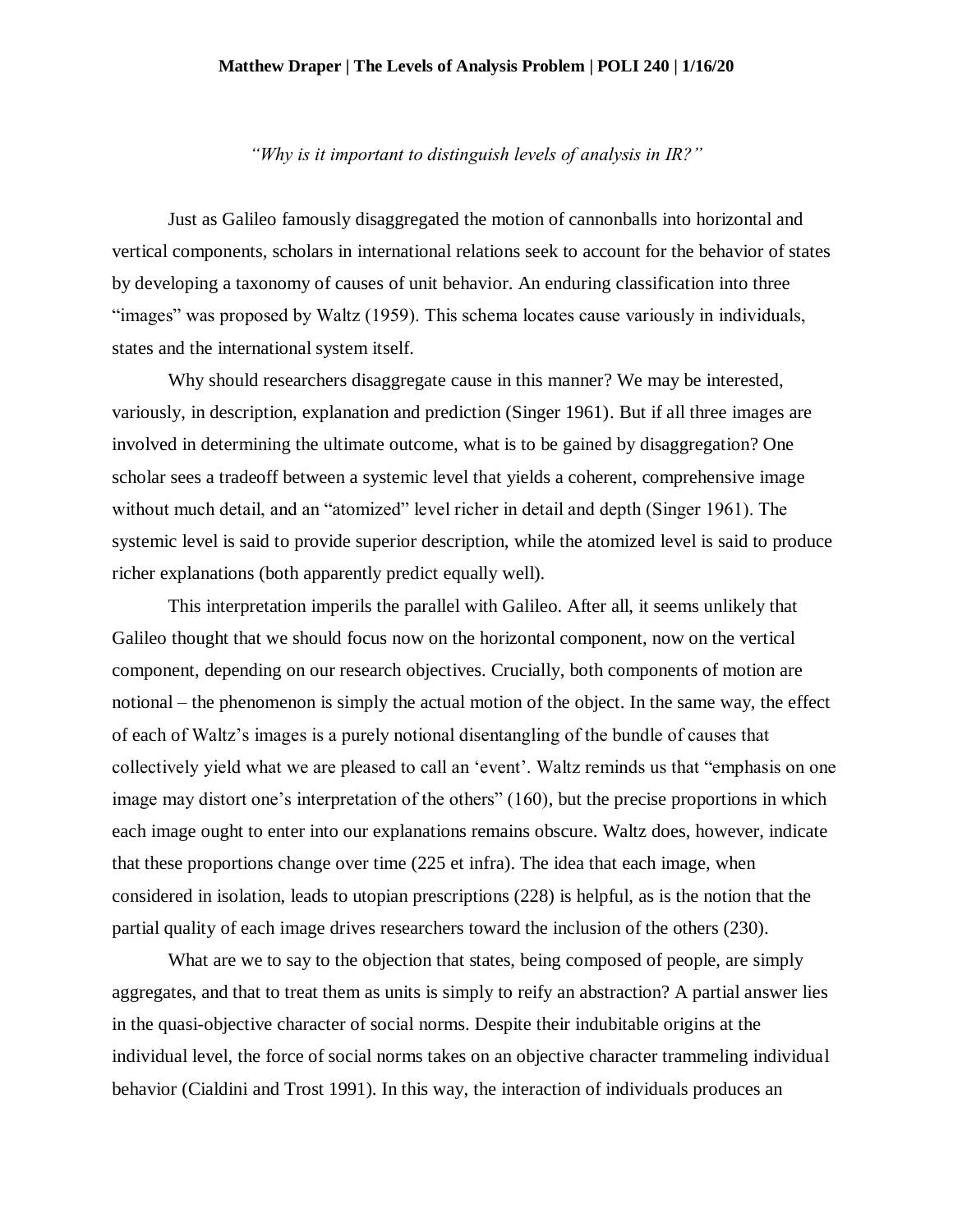epiphenomenon capable of directing their behavior. Similarly, the international environment may emerge from the interaction of sovereign states, but it nevertheless objectively shapes state action.

The idea that researchers should simply evaluate the tradeoffs and choose a level of analysis at which to proceed has elicited resistance. In a rebuttal to Singer, Moul (1973) argues that it is vital to shift our orientation mid-study to assess "the contribution of particular types of variables to an explanation of a state's external behavior" (496). Moul also questions Waltz's notion that the system and national attributes may combine to yield outcomes, writing that this approach "would be adding forests and trees, quarries and rocks, or gardens and flowers" (499). However, it seems to me that both forests and trees may affect the behavior of units, and that it is the *influence* of forests and trees that Waltz would wish to aggregate, not the incommensurables themselves.

If the images are purely notional, like the horizontal and vertical components of motion, then as our techniques of measurement improve, might not the need for an appeal to images diminish? After all, Singer argues both that the images defy theoretical integration (91) and that the systemic approach is motivated by the paucity of data. However, the utility of the images seems unlikely to diminish with increasing methodological sophistication. The role of beliefs in determining the relative importance of individual-, state- and system-level causes presents an opaque target for a research program. More centrally, the strategic nature of the interactions involved will ensure that information regarding the relative (proportional) role of various inputs changes the world as soon as it becomes known.

The salience of the strategic aspect of international behavior suggests an alternative approach. Lake and Powell (1999) argue that the central unit of analysis in the study of international relations should be the strategic interaction itself. This maneuver elides the levels of analysis problem by focusing on the nature of the interaction rather than the parties to it. Their focus on actors and their environment (4-5) "transcends the levels of analysis distinction" (26), and constitutes a "methodological bet" that agnosticism regarding the appropriate level of analysis will yield the richest empirical results.